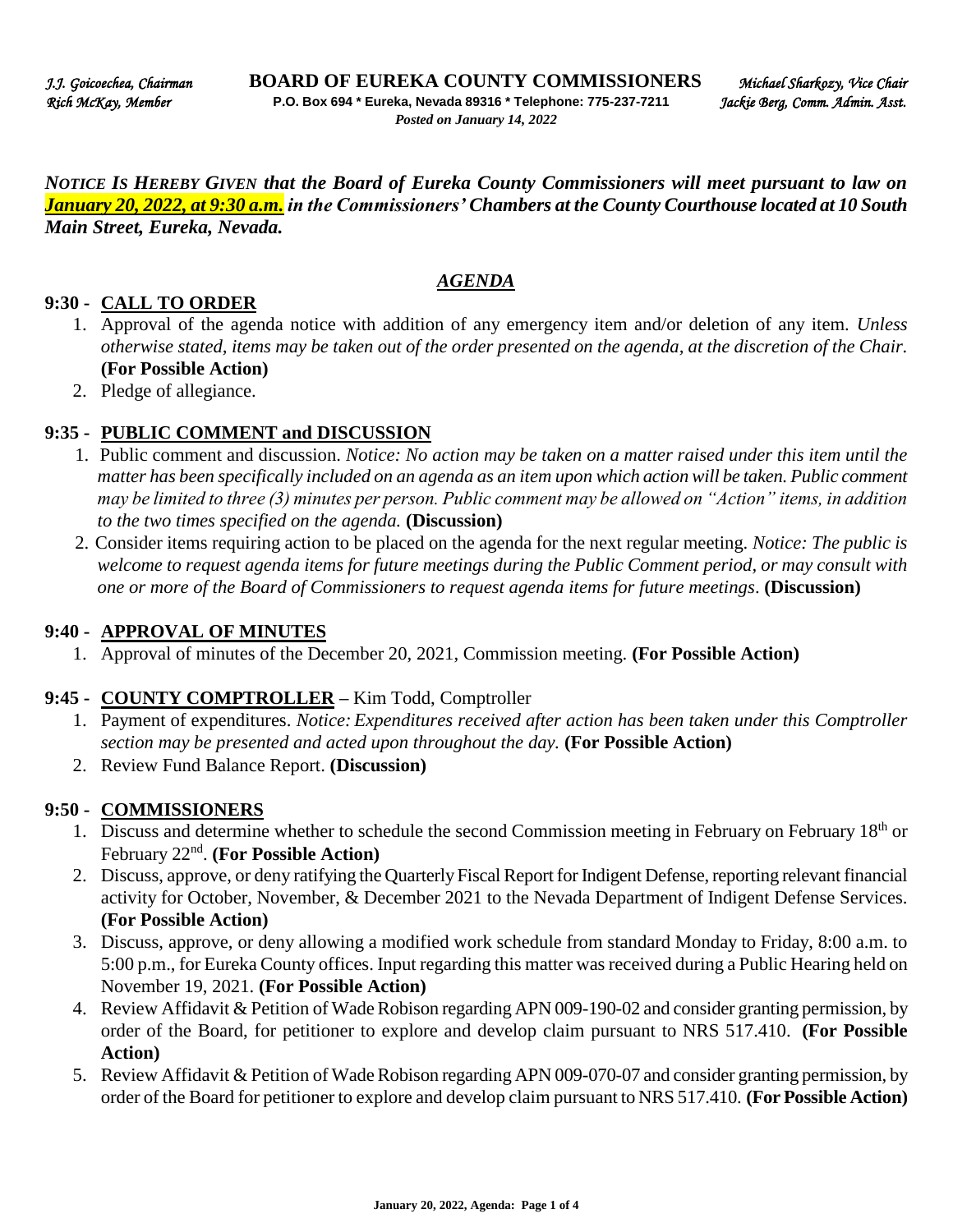# **10:00 - PUBLIC HEARING – REDISTRICTING ORDINANCE**

*Notice was given that the Board of County Commissioners would hold a hearing on January 20, 2022, beginning at 10:00 a.m. to invite public comments and take action on an ordinance amending the 2018 EUREKA COUNTY CODE by amending the existing sections and adding to TITLE 2, EUREKA COUNTY COMMISSIONERS, CHAPTER 10, GENERAL PROVISIONS, a section addressing redistricting following the 2020 Census. This ordinance shall be known as the DECEMBER 2021 EUREKA COUNTY COMMISSIONER DISTRICTS REALIGNMENT ORDINANCE.*

- 1. Open public hearing and invite comments on the proposed redistricting ordinance. **(Discussion)**
- 2. Discuss, approve, or deny adopting the December 2021 Eureka County Commissioner Districts Realignment Ordinance, an ordinance amending the 2018 EUREKA COUNTY CODE, TITLE 2, EUREKA COUNTY COMMISSIONERS, CHAPTER 10, GENERAL PROVISIONS, and all matters properly relating thereto. **(For Possible Action)**

# **10:10 - IT DEPARTMENT –** Misty Rowley, IT Director

- 1. Discuss, approve, or deny adopting a resolution designating contracted grant writer, Debbie Gordon, as an authorized representative of the Eureka County IT Department for the purposes of making application for broadband infrastructure grants*.* **(For Possible Action)**
- 2. Discuss, approve, or deny renewing a three-year service agreement with Eaton Corporation for UPS equipment in the Courthouse NOC (network operations center) Room at an annual cost of \$11,965.38, and authorize the IT Director to sign the agreement. **(For Possible Action)**
- 3. Discuss, approve, or deny renewing a three-year service agreement with Eaton Corporation for UPS equipment at the Sheriff's Office at an annual cost of \$14,946.37, and authorize the IT Director to sign the agreement. **(For Possible Action)**

# **10:20 - AMBULANCE & EMS –** Kenny Sanders, EMS Director

- 1. Update report on ambulance and emergency services. **(Discussion)**
- 2. Review Annual 2021 Ambulance Run Report. **(Discussion)**
- 3. Review quarterly report on mandatory ambulance bill write-offs for Medicaid and Medicare accounts. **(Discussion)**
- 4. Discuss, approve, or deny purchasing a GEI Works Little Helios small barrel incinerator for controlled burning, for an amount not to exceed \$6,595.18, utilizing funds budgeted for capital outlay (010-054-55010-000) in the Ambulance/EMS budget, and all matters properly relating thereto. **(For Possible Action)**
- 5. Discuss, approve, or deny purchasing two (2) C2 Vanguard ClinixSafe electronic locking medication cabinets by MedixSafe, for an amount not to exceed \$7,247.40, utilizing funds budgeted for capital outlay (010-054- 55010-000) in the Ambulance/EMS budget, and all matters properly relating thereto. **(For Possible Action)**

# **10:30 - ASSESSOR –** Michael Mears, Assessor

1. Update on current status and continued management and maintenance of Eureka County's Yucca Mountain website. **(Discussion)** 

# **10:35 - HUMAN RESOURCES –** Heidi Whimple, Human Resources Director

- 1. Update regarding the Human Resources online application portal. **(Discussion)**
- 2. Discuss, approve, or deny reaffirming the steps necessary for employee hiring and promotion within a department, as applicable to all departments within Eureka County. **(For Possible Action)**
- 3. Discuss, approve, or deny directing the Human Resources Director to review existing personnel policies for the purposes of recommending proposed changes in order to create a more transparent hiring and promotion process. **(For Possible Action)**
- 4. Discuss, approve, or deny the following position descriptions: (a) Election Worker; and (b) Counting Board Volunteer. **(For Possible Action)**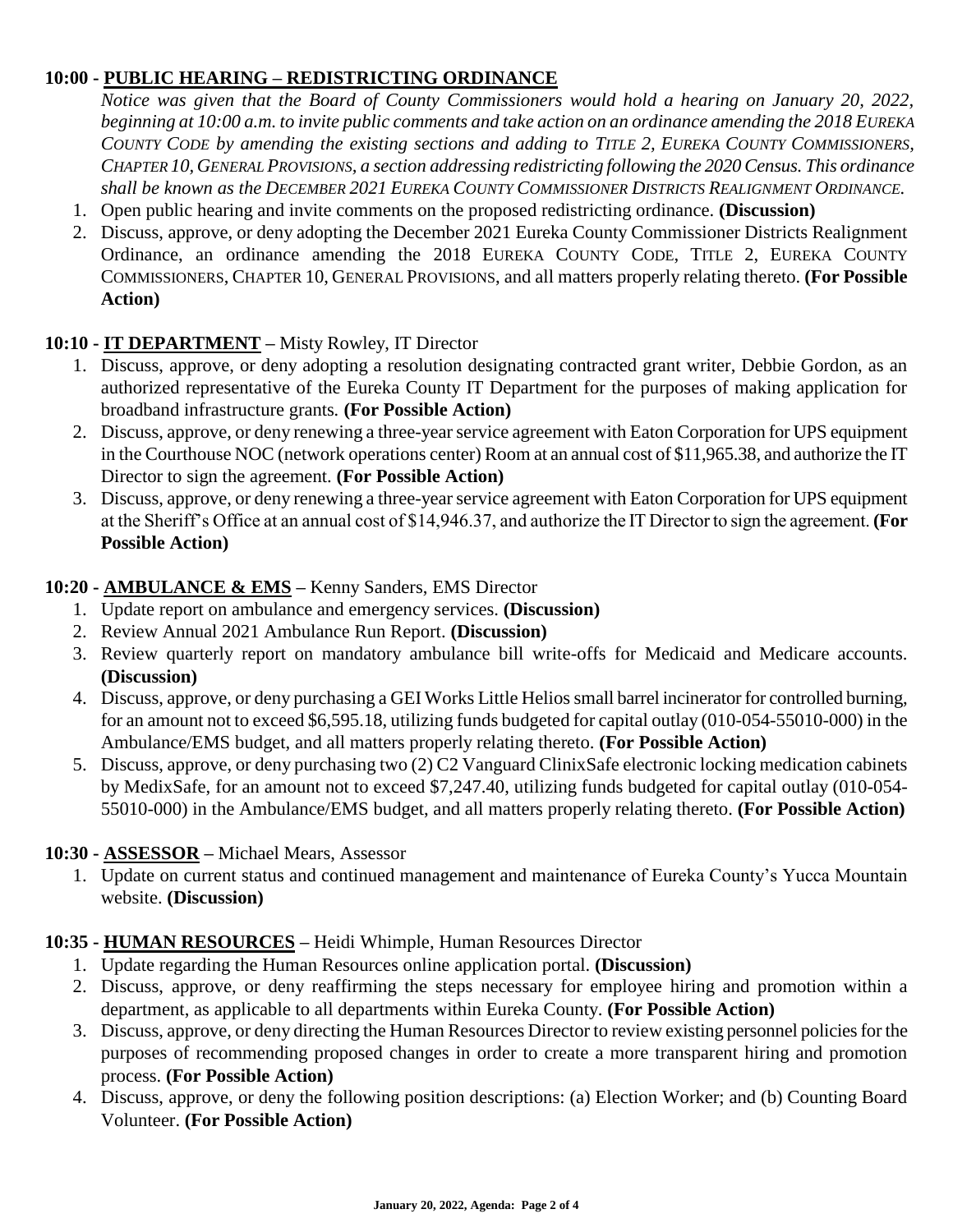# **10:35 - HUMAN RESOURCES –** Heidi Whimple, Human Resources Director

- 5. Review Hiring Freeze Waiver Justifications and authorize recruitment of the following positions: (a) Election Worker Casual; (b) Election Worker Volunteer; and Counting Board Volunteer. **(For Possible Action)**
- 6. Review Hiring Freeze Waiver Justification and authorize recruitment of EMS Volunteers (EMTs and Certified Drivers). **(For Possible Action)**

# **10:45 - SHERIFF –** Jesse Watts, Sheriff

- 1. Review quarterly report, including discussion regarding security of the jail and treatment and condition of inmates at the Detention Facility. **(Discussion)**
- 2. Review Hiring Freeze Waiver Justifications and authorize the Sheriff to hire additional employees for, or promote from existing employees, the following five positions, once all steps outlined in a letter from the Human Resources Director *(dated January 10, 2022 – RE: Future hires and promotions)* have been followed and reported: (a) three Deputy Sheriffs I, II, III, or Sergeant; (b) one Dispatcher I, II; and (c) one Lieutenant. **(For Possible Action)**

# **10:55 - TREASURER –** Pernecia Johnson, Treasurer

- 1. Review Treasurer's Report for December 2021. **(Discussion)**
- 2. Review list of tax delinquent properties held in trust by the Treasurer and consider proceeding to sale pursuant to 2019 Order of the Board and NRS Chapter 361. **(For Possible Action)**
- 3. Review and approve Eureka County's acquisition of any of the tax delinquent parcels pursuant to NRS 361.603. **(For Possible Action)**

# **11:00 - CRESCENT VALLEY TOWN ADVISORY BOARD –** Mikayla Kersey, Chair

1. Consider request from the Crescent Valley Town Advisory Board that the Commission propose an ordinance changing CVTAB's meeting time, as listed in EUREKA COUNTY CODE, TITLE 13, CHAPTER 20, SECTION .040 – MEETINGS, from 4:30 p.m. to 5:00 p.m*.* **(For Possible Action)** 

# **11:05 - COUNTY FACILITIES –** Joyce Jeppesen, Asst. Public Works Director-Admin.

1. Report on activities and projects at County managed facilities. **(Discussion)** 

# **11:10 - PUBLIC WORKS –** Jeb Rowley, Public Works Director

- 1. Report on Public Works projects and activities. **(Discussion)**
- 2. Discuss, approve, or deny a quote from Metta Technologies for 500 feet of Defender 10 Litter Fence for an amount not to exceed \$16,500.00 utilizing funds budgeted for capital outlay (190-273-55010-000) in the Landfill Fund, and all matters properly relating thereto. **(For Possible Action)**
- 3. Discuss, approve, or deny utilizing funds budgeted for capital outlay (042-140-55010-746) in the Capital Projects Fund to purchase pipeline supplies for the Devil's Gate GID mainline extension, in an amount not to exceed \$126,000.00, and all matters properly relating thereto. **(For Possible Action)**

# **11:20 - NATURAL RESOURCES –** Jake Tibbitts, Natural Resources Manager

- 1. Report on current and emerging natural resource issues affecting Eureka County. **(Discussion)**
- 2. Discuss and consider response to Environmental Protection Agency and Army Corps of Engineers proposed rule (Docket EPA-HQ-OW-2021-0602) to again revise the definition of "waters of the United States." **(For Possible Action)**
- 3. Discuss recent activities and issues related to sage grouse management and consider strategies for participation and engagement in the process to amend BLM's land use plans that address Greater sage-grouse habitat management. **(For Possible Action)**